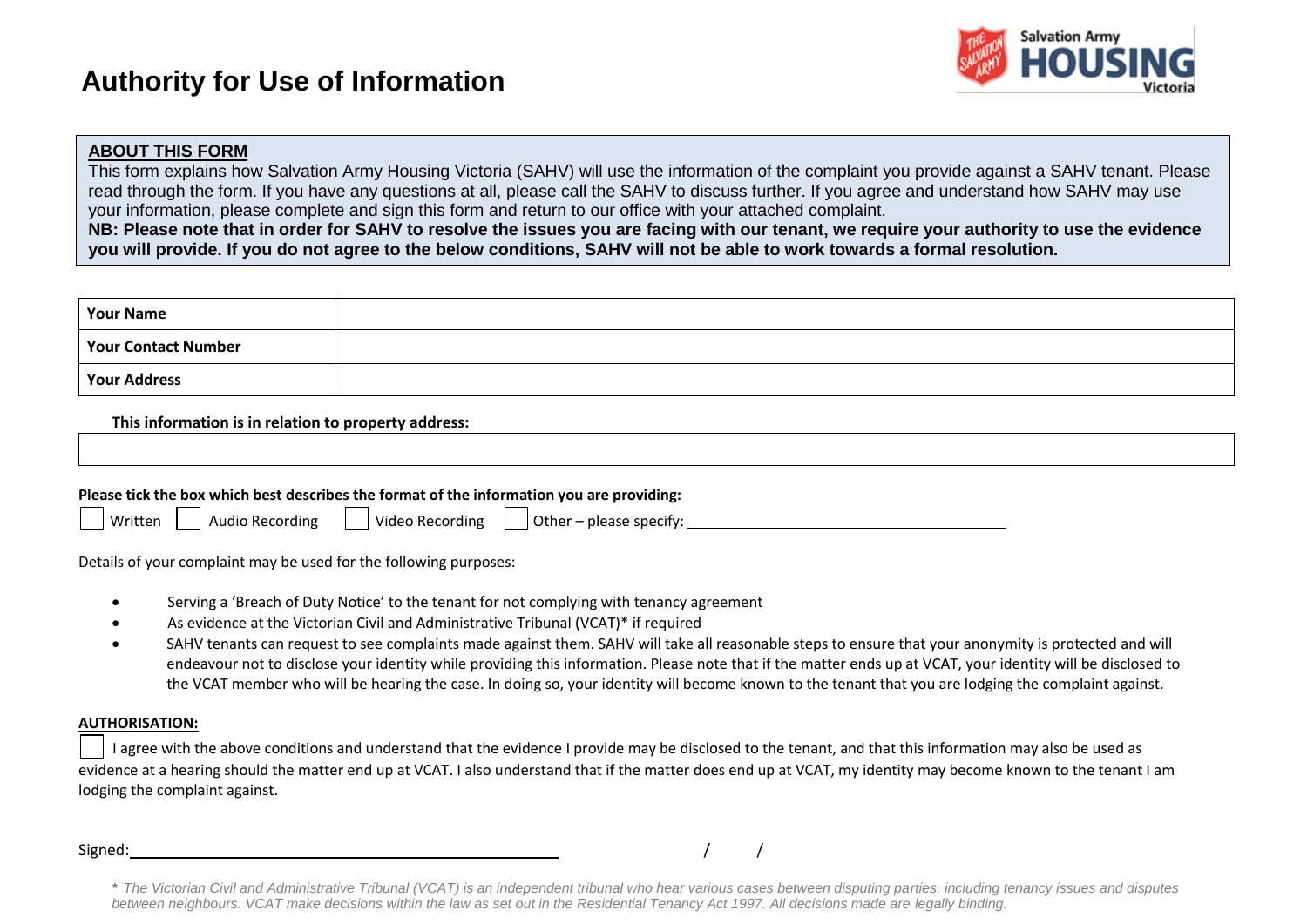## **Authority for Use of Information**



**Information Sheet for Residents Making Complaints about SAHV Tenants – Breach & 'VCAT' Process**

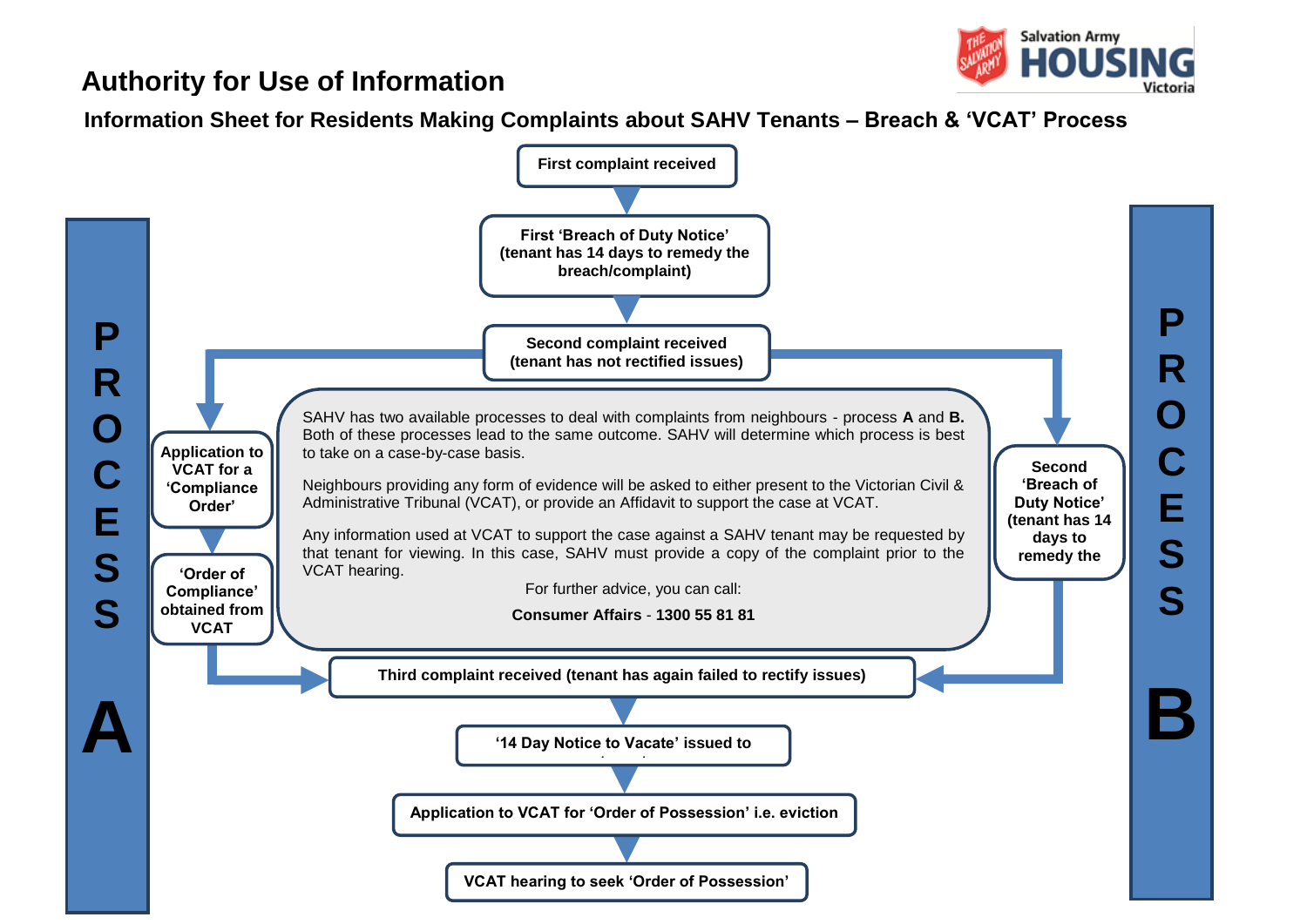## **Authority for Use of Information**



#### *SAHV* **COMPLAINTS LOG**

*Details of person lodging complaint:* 

**Name: Contact Number**:\_\_\_\_\_\_\_\_\_\_\_\_\_\_\_\_\_\_\_\_\_\_\_\_\_\_\_\_\_\_\_\_\_\_\_\_\_\_\_\_\_\_\_\_

**Property address complaints are relating to:** \ **Address:**

| Date<br>Incident<br>Occurred | <b>Time</b><br>Incident<br><b>Started</b> | <b>Time</b><br>Incident<br><b>Ended</b> | Were the<br>police<br>called? | Did the<br>police<br>attend? | <b>What Occurred?</b> |
|------------------------------|-------------------------------------------|-----------------------------------------|-------------------------------|------------------------------|-----------------------|
|                              |                                           |                                         | Yes / No                      | Yes / No                     |                       |
|                              |                                           |                                         | Yes / No                      | Yes / No                     |                       |
|                              |                                           |                                         | Yes / No                      | Yes / No                     |                       |